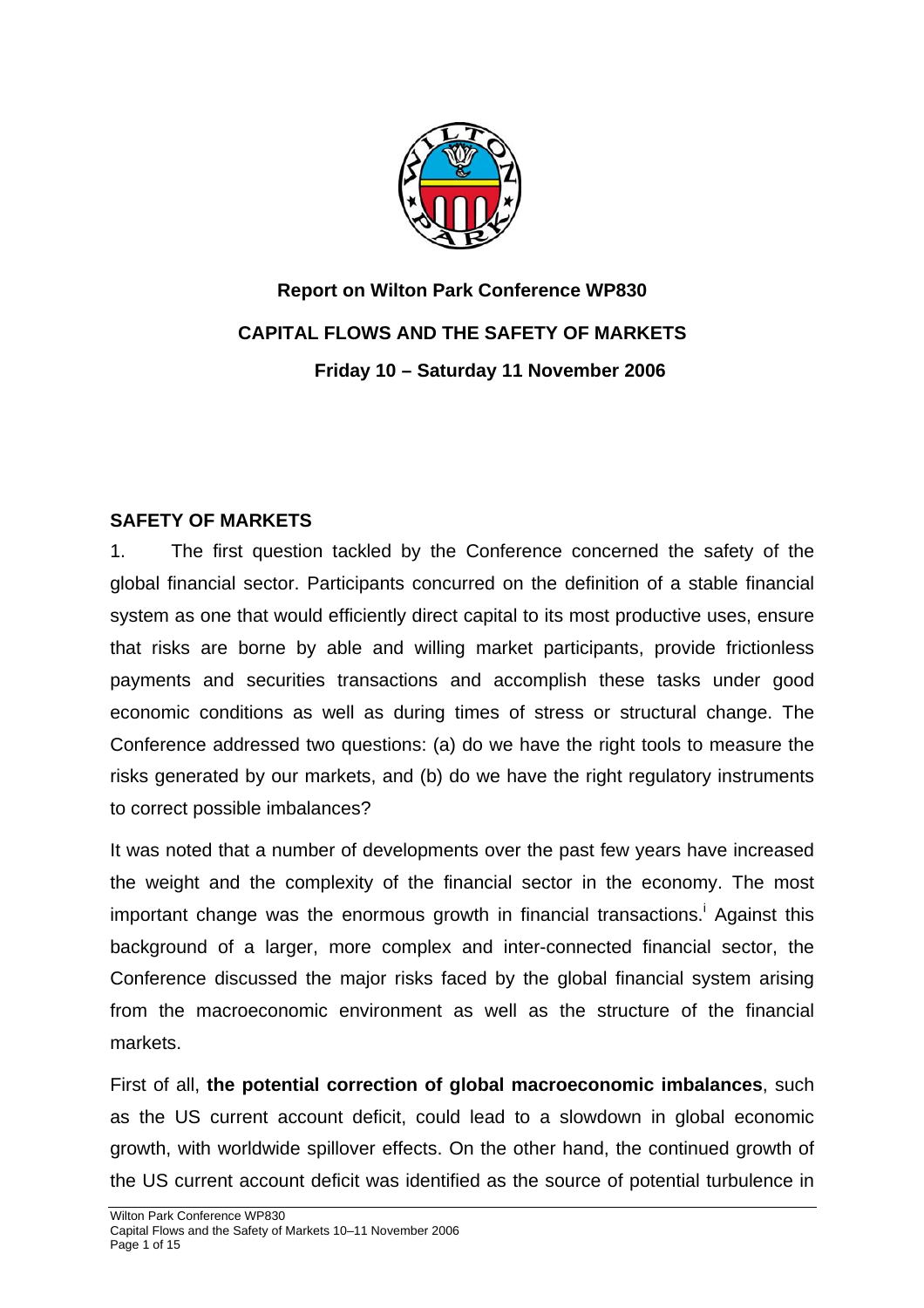the foreign exchange markets through the effect of rising US interest rates and a falling dollar, with a significant impact on emerging markets, particularly certain Asian or oil-exporting countries, which strongly depend on the US dollar, or Eastern European countries with high current account deficits and a large share of foreigndenominated debt. Falling prices in the US real estate market were seen as another risk, as were disruptions in the oil market that could emerge as the result of continued increase in global demand, primarily spurred by rising energy consumption in emerging markets not being met by limited reserves and refinery capacities. A downturn in the macroeconomic conditions was seen as significant since the financial sector contained risks which appeared to be contained for the time being, thanks to the favourable macroeconomic environment. In the event of an economic slowdown, major corrections could take place in the financial markets.

The **primary risk factors** in the financial markets were seen as:

- (a) **The possible mispricing of assets in the search for higher yields**, which, in the presence of ample liquidity, have led to an interest in higher risk products and possibly less robust counterparties;
- (b) **Very low spreads in the corporate loan and credit risk transfer markets,**  reinforced by the use of similar risk management systems and models by market participants, which would lead to liquidity problems and crowded trades in the event of a disturbance in the market or changing views;
- (c) **Complex financial instruments** (particularly the fast-growing market for credit risk transfer, where credit risk is separated from the underlying credit relationship and becomes tradable), which made risk management difficult due to the complexity of the valuation of the products. The risks were being exacerbated by the lack of transparency on where credit risks are eventually shifted due to serious backlogs (despite recent improvements) in the confirmation and settlement of trades, the concentration of the trades in a small number of counterparties, and the concern that such products may be offered to a wider range of investors unable to assess their risks properly;
- (d) **The considerable market share of investors with a short-term focus**, such as hedge funds<sup>ii</sup> with highly leveraged positions, which could move out of the markets very quickly and thus cause disruptions and high volatility;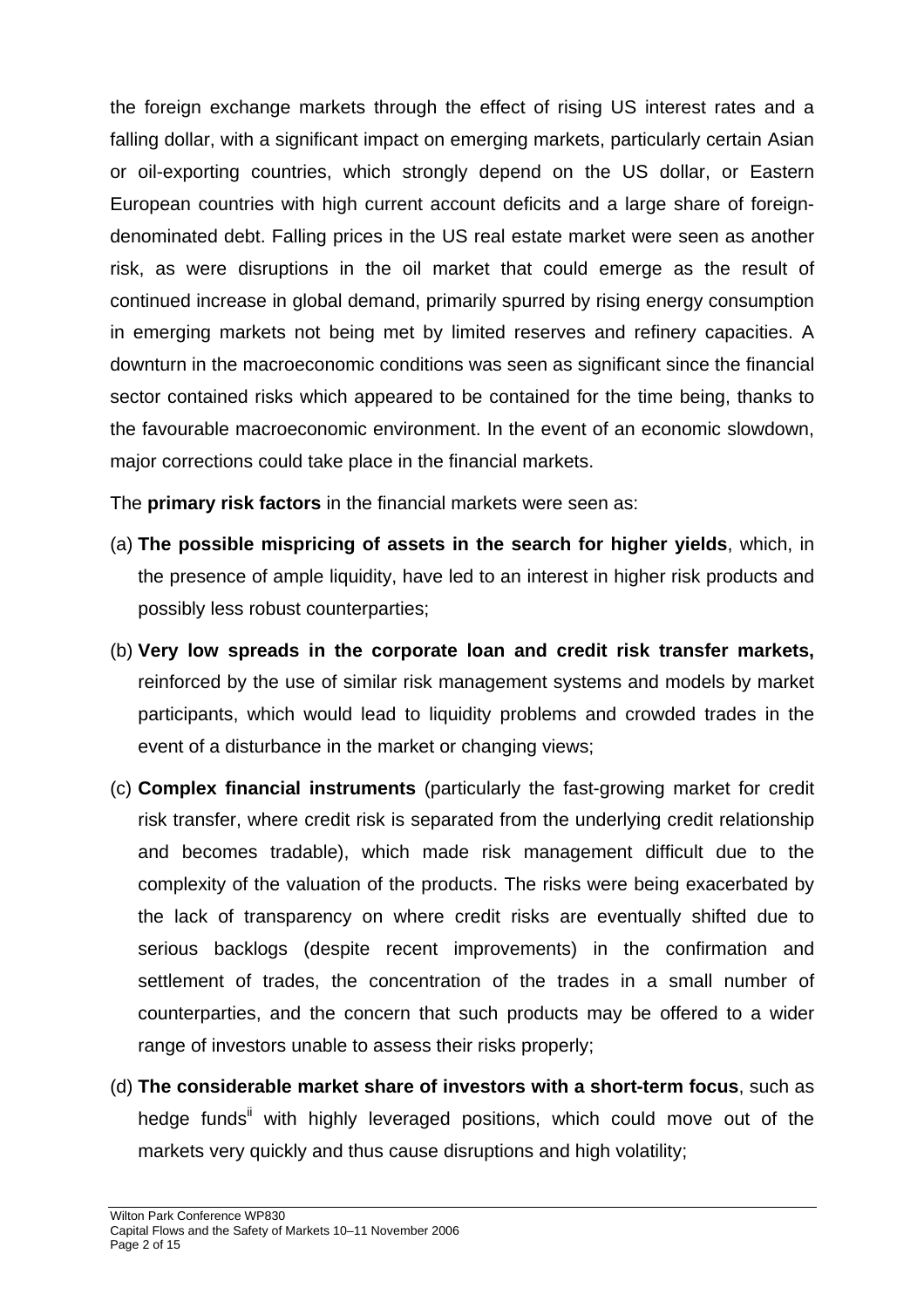- (e) **The large number of leveraged buy-outs**, which posed challenges to the risk management of the creditors involved because of the increasing reliance on debt financing, which forced up the liabilities in the books of the takeover target and negatively affected its credit quality and thus increased credit risk;
- (f) **Large, complex financial institutions,** which played an important role in the international financial system as counterparties and as providers of liquidity, and which seemed to increase the risks they took as measured by, for example, the value at risk, and which were increasingly more dependent on volatile sources of earning such as investment banking and proprietary trading;
- (g) **The increasing importance of business with hedge funds or private equity funds**, which had been associated with, for example, very low initial margins due to competition among prime brokers, and which could turn out to be problematic for the banks in stress situations; and
- (h) **The increasing shift of activities into unregulated or insufficiently regulated countries or market segments,** raising concerns about the adequacy of crossborder information exchange, supervisory cooperation and transparency on activities despite significant recent improvements.

From the institutional investors' perspective, all of the methods sought in the search for higher yields (private equity, short selling strategies, complex instruments, leveraged buy-outs and combinations thereof) were acceptable, but only so far as they were driven by proper incentives and subject to adequate risk assessments. As an example, the rise in private equity presented a complex picture. On the one hand, private equity played a useful role because it could take a longer term view than public capital. On the other hand, in certain cases the shift from public capital to private equity was symptomatic of a disproportionate burden on public companies (such as accounting or financial disclosure rules), with the resulting paradox that policies aimed at transparency might reduce transparency.

Participants discussed ways of addressing these risks. Market discipline was seen as the first line of defence against these risks, but its effectiveness rested upon the availability of sufficient information and the use of adequate risk management systems. The boards of directors of banks needed to overcome the extreme financial motivation and technicality associated with the products dealt with in the sector to fully assess the overall risks taken by the banks. Public authorities had an important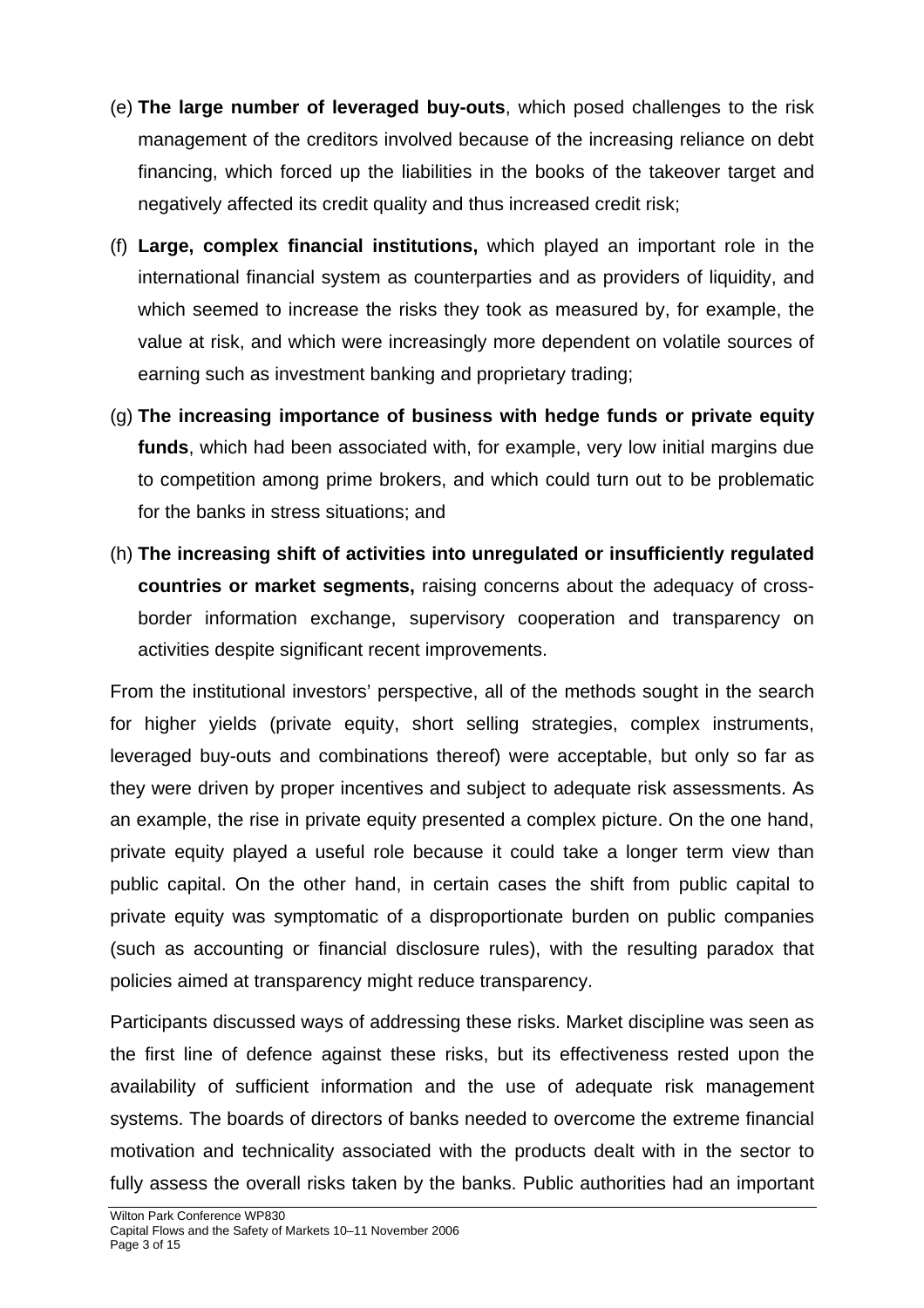role to play by supporting private sector initiatives for disclosure and better management of risks, encouraging instruments such as codes of conduct, and setting in place an institutional and legal framework that gives market participants the right incentives and provides effective supervision. Finally, in the Eurozone area, the effect of a major bank crisis, one that may be precipitated by a failure in private equity, remained to be tested.

To strengthen the safety of markets, transparency needs to be improved in a way that facilitates risk assessments and strengthens market discipline, in particular through the availability of comprehensive information in the following areas:

- hedge funds' activities (with due recognition of the fact that this has to be balanced with hedge funds' need to keep their strategies secret);
- the transfer of credit risks;
- data on transaction volumes in financial products that are traded over-the-counter (OTC), such as credit derivatives, or capital flows through newer centres.

In this context, industry-led recommendations, such as the Counterparty Risk Management Policy Group (CRMPG) Report, which dealt with financial institutions' relationships with risky counterparties, and the recent substantial reduction of confirmation backlogs and the increased automation of trade processing for credit derivatives were both noted as positive examples of efforts to improve market practices and to develop best practices that can reduce risks.

### **RISKS IN THE COMMODITIES MARKETS**

2. The commodities markets offer new opportunities in terms of investment. However, these markets are quite specialised, and, reflecting their traditionally institutional investor base, less regulated. Participants debated whether the global markets had the right tools to measure the exposure of the various actors in this field and whether the players were aware of the types of risks they are exposed to.

Today's commodity markets are driven by **several factors**, including: very strong demand from emerging markets, in particular but not only China; fund, including hedge fund, participation; and the legacy issue of under-investment. Hedge funds play a positive role as providers of liquidity and facilitators of risk.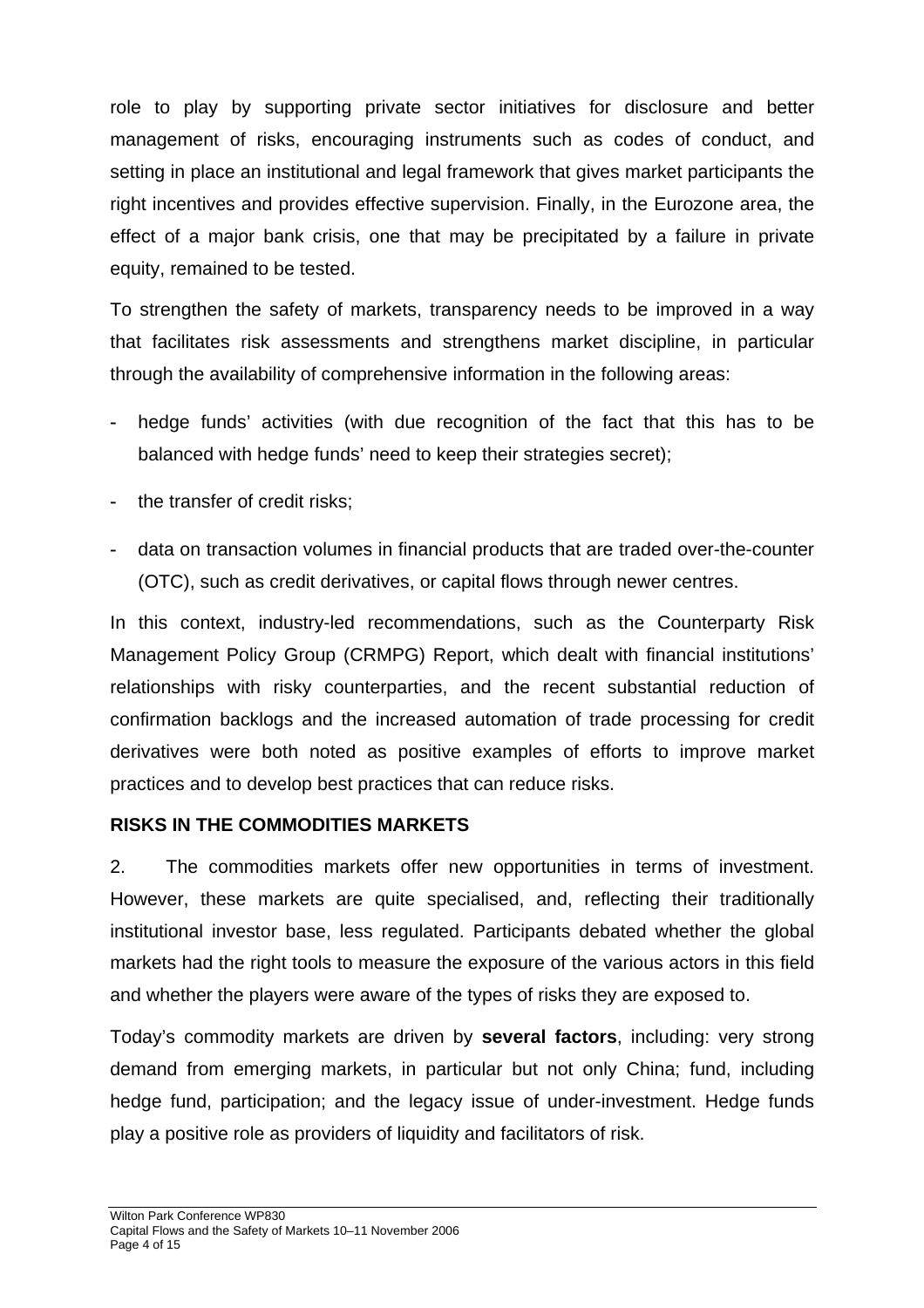The fact that prices of on-exchange metals are near record highs (though not in inflation-adjusted terms) is not seen as a source of risk; what matters in these markets is whether the price levels are credible, i.e. whether the validity of the current prices is underpinned by the market fundamentals. By this standard the price levels are valid since comparative analysis of price volatility shows that prices reflect the influence of fundamentals rather than price speculative activity by investors. This view is supported by a recent IMF study, which concluded that, while investors may have played a role in providing liquidity to the markets, there is little evidence that speculative investments have been a significant driver of non-fuel commodity price movements.

Given the drivers of the current price levels, the **main risks** were seen in economic or social stress in China that might disrupt demand and/or the financing of the US current account deficit; alleged currency manipulation; and possible economic nationalism that might close off markets. Other risks lay in the fragmentation of existing markets, which could result from the 'traditional' users being frozen out, the loss of price credibility and liquidity, or a major default.

There was considerable risk related to OTC and physical markets which was not the object of any concerted monitoring. Participants discussed the possible convergence of exchange-traded and OTC markets, and heard about recent efforts to capture OTC and physical market risk in exchange-traded and/or cleared products. By providing a price signal and helping dissipate the risks in a case of crisis, exchanges fulfilled the dual tasks of crisis prevention as well as crisis management. Exchange trading involved constant monitoring of members and their clients and guidelines on lending requirements as safeguards. On the other hand, bringing these products onexchange was not easy due to contract specifications, the number of counterparties, and low transaction liquidity despite large volumes and values. The lack of transparency in OTC markets was a source of profitability which generated a resistance to change. Converting these products to exchange products would also require expansion of clearing capacity. The solution lay with ensuring that clearing was robust, innovative and secure.

Participants also discussed the characteristics of **energy markets**, which bore certain similarities to other derivative markets (in terms of sources of price risk) but were also different (e.g. physical infrastructure in energy markets was a key source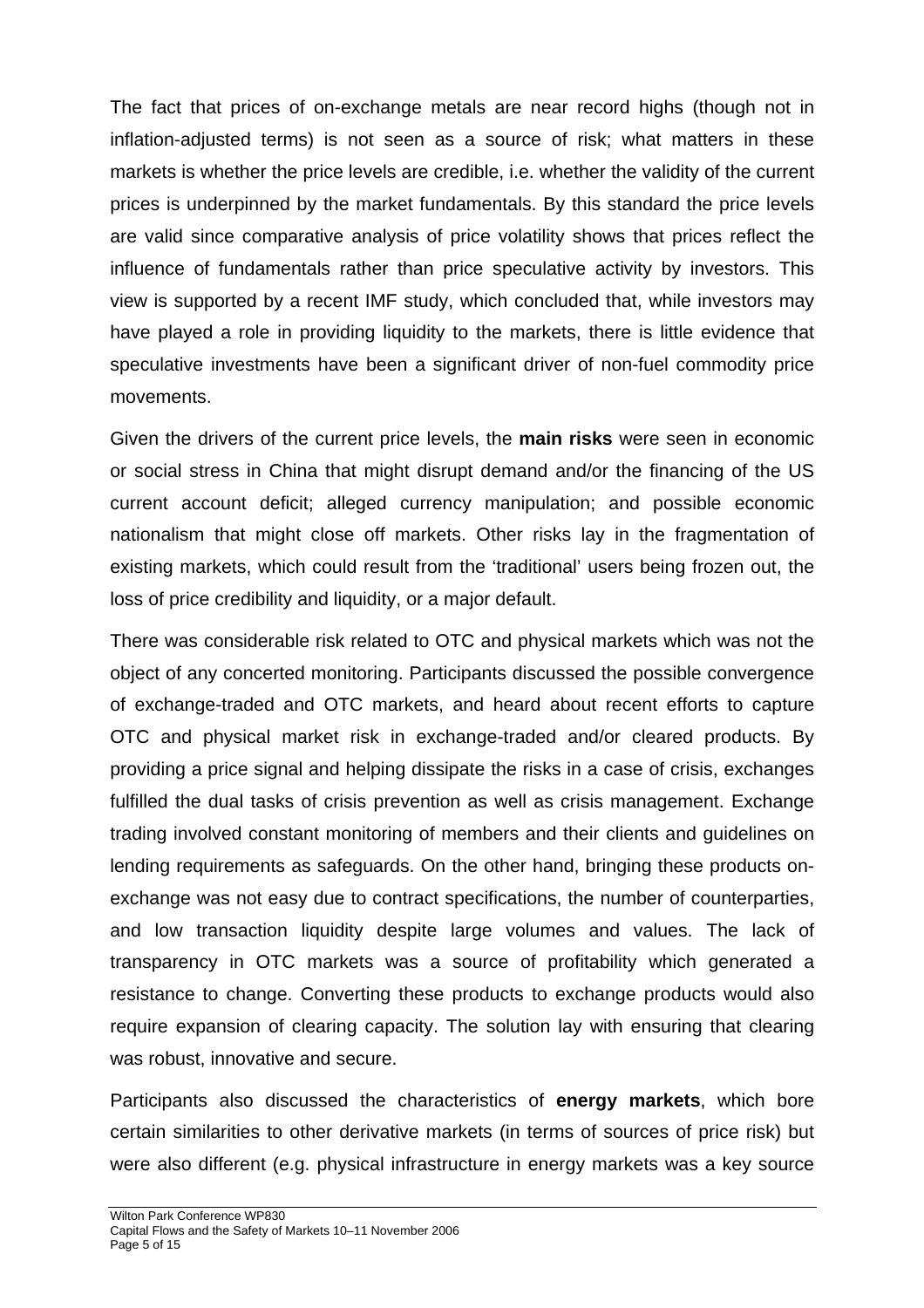of volatility). The short-term physical and the long-term derivative parts of the market were inter-linked. These markets faced risks related to the low disclosure on old longterm supply contracts and the change in the nature of the markets (the entry of new players affecting the supply/demand balance). However, an important empirical observation was that the failure of very significant players over the last five years had not posed any systemic risk. Finally, market squeeze was seen as more likely in a local market; it was made more difficult by the availability of adequate storage and transportation.

## **BOND MARKETS**

3. The European bond markets have undergone exponential growth with the introduction of the Euro and the entry of more corporate issuers. Participants sought to identify the challenges posed by this **very rapid growth**, combined with **increasingly more complex products.** This trend was amplified by the fact that the credit quality of issuers – previously limited mainly to high-quality, large issuers or retail-oriented "household names" – was diversifying. The growth of the high yield markets has been remarkable, even though it started from a very low base. The current trend of leveraged buy-outs, as well as mergers and acquisitions, may also have a substantial impact on the bond market. Finally, the decisions by some issuers to sell or buy significant assets on a more frequent basis, especially among investment grade corporations and banks, is a potential concern, as their debt instruments have traditionally contained little in the way of protection for investors.

On the positive side, it was noted that primary market documentation and credit research have improved over the last few years, strengthening **market discipline**. There was also agreement that the degree of competition is high. The effect of EU legislation, such as the Prospectus Directive and the Transparency Obligations Directive, was generally seen as positive in raising statutory disclosure standards and unifying the regulatory framework to allow issuers the chance to raise capital across the EU. The impact on  $3<sup>rd</sup>$  country issuers was more mixed, due to the uncertainties associated with the application of disclosure obligations, especially the International Financial Reporting Standards equivalence requirement, to these issuers. It was also noted that the strengthening of the EU rules had contributed to the emergence of unregulated markets and markets not subject to EU laws. It was particularly noteworthy that the Prospectus Directive had had the unintended effect of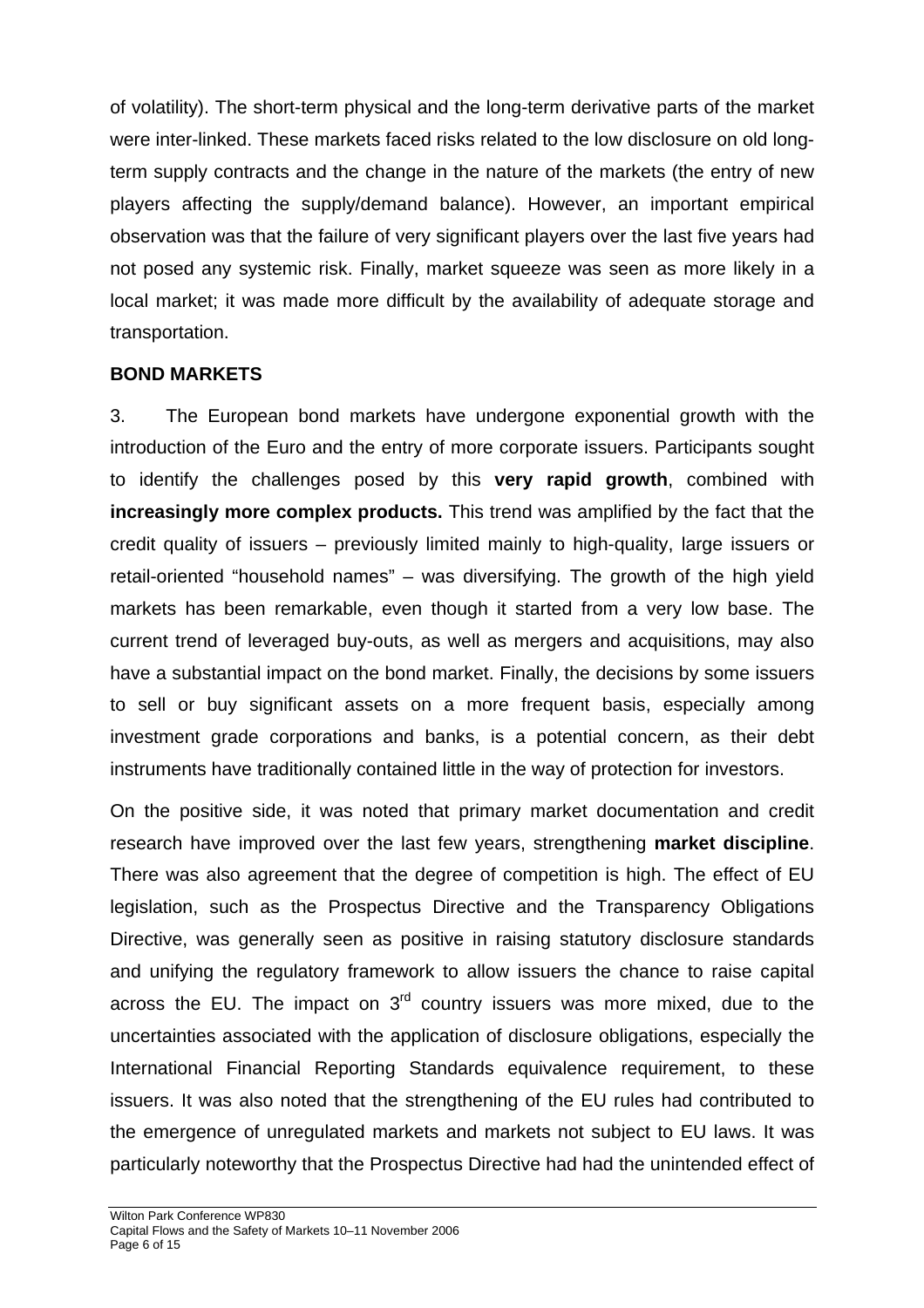raising the average denomination of debt issuance due to the 50,000 Euro threshold used for the lighter wholesale securities regime.

Participants also discussed the transparency of the **secondary bond markets** and whether pre- and/or post-trade transparency of prices and volumes on secondary markets, currently under discussion in the EU, was likely to have a net benefit. Views diverged on the degree of applicability to Europe of the US experience with transparency in general and of the TRACE system in particular. There was common scepticism, however, as to whether greater mandatory transparency would address the perceived insufficiency of investor protection in this area. Many saw stronger reliance on investment advice (to avoid mis-selling such as in the Parmalat case) and best execution as better safeguards of investors' interests than extensive new statutory transparency rules. The low degree of retail participation in many of these markets, the ongoing technological improvements in OTC trading platforms, the relative lack of demand for increased transparency from the buy side, low levels of trading compared to equities and the traditional reliance on self-regulation were seen as factors that justified caution in extending transparency rules designed for equity markets to these markets. There was support for carrying out an experiment on a small scale to test the impact of mandatory transparency rules on the efficiency and transparency of the markets before designing policies on a wider scale.

### **PRODUCT REGULATION**

4. The discussion centred on whether the EU's **UCITS regime**<sup>iii</sup> functioned well and, if not, whether there were any viable alternatives to the product regulation approach underpinning this regime. Participants agreed that the UCITS product had been a success by many measures, raising recognition of the retail collective investment vehicle on an international scale and creating an export potential worldwide. Its use was expected to grow with the increase of private pension schemes. The ensuing debate focused on whether the UCITS product was a sensible way to protect investors, whether it facilitated efficient fund management, and whether the regime addressed new issues emerging, in particular from the rise of listed funds, the exponential growth of new players such as hedge funds (and funds of hedge funds), structured products and sophisticated new fund strategies.

Some participants saw the UCITS product as having served a useful function when the market was at an early stage of development, but considered that mature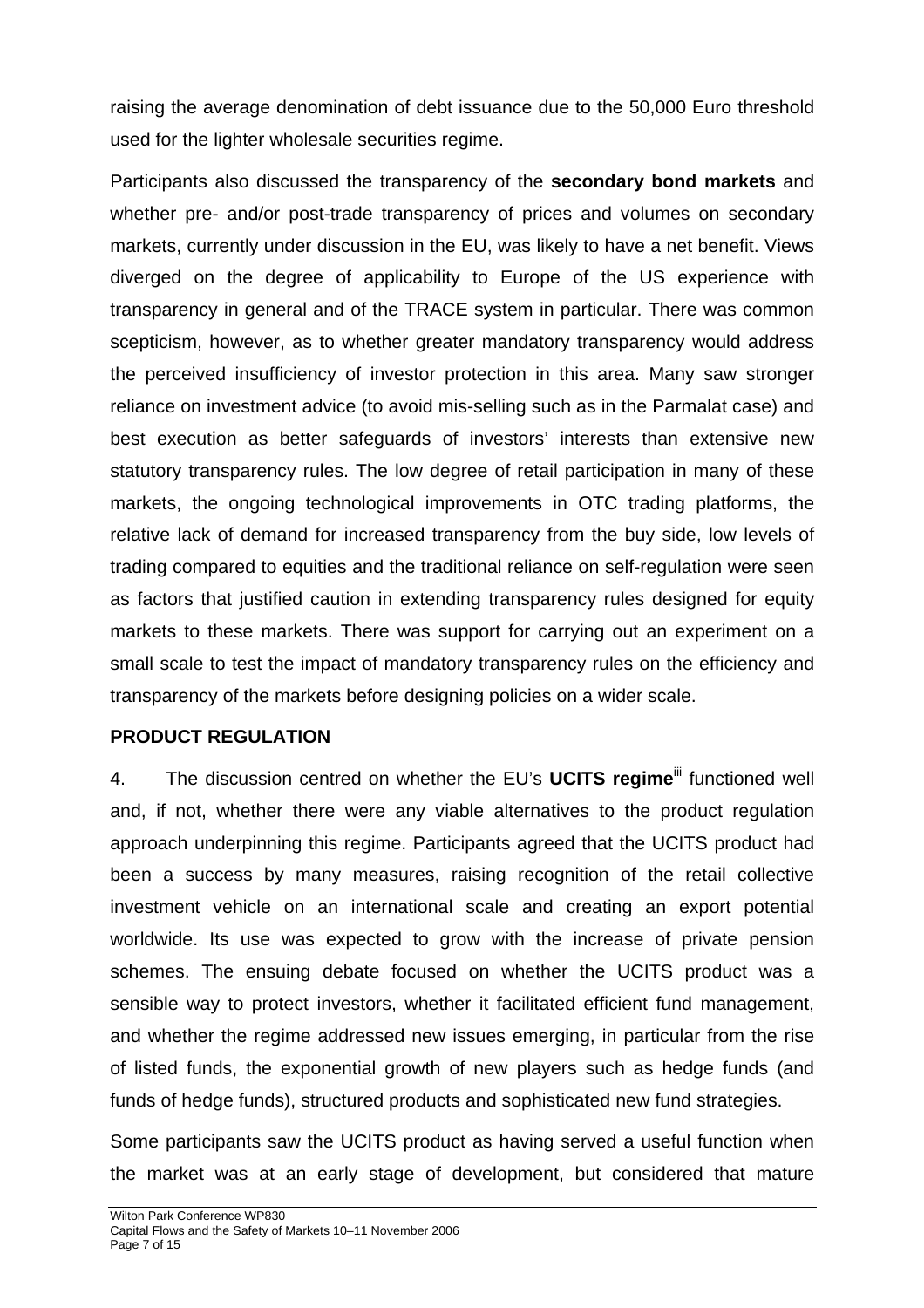markets may derive less benefit from the product regulation approach. There was unanimity on the benefit of the UCITS product with regard to establishing a basis of confidence for retail investors. As the market experience with the product deepened, some saw a strong case for reliance on self-regulation. There was concern in particular about the limitation of product regulation in keeping pace with market innovation and the difficulty of ensuring that regulation could be adapted to the competition among new products that were comparable from the perspective of the investor. There was a general consensus that the co-existence of different regulatory approaches to competing products was not in itself a problem, but that any potential of allowing mis-seling to investors should be minimised. The interaction between the UCITS Directives and the Markets in Financial Instruments Directive (MiFID) was therefore critical.

Many agreed that there was a need to assess the full scope of the regulation, taking into account the regulation of the product, the manager of the fund and the distributing intermediary. Product regulation could be relaxed in light of stricter requirements on the intermediary. In conclusion, the majority of the participants considered that appropriate product regulation (including portfolio construction) can work, and that the problems identified were a question of form rather than principle.

### **UNBUNDLING**

5. Participants discussed the case study of the UKA FSA's work on **soft commission and bundled brokerage arrangements** over the last three years. The work had been initiated by a concern over incentive misalignments between fund managers and their clients due to the opaque nature of the soft commission and bundled brokerage arrangements under which fund managers make direct charges to the funds they manage, by way of commission, to purchase goods and services in addition to execution. In addition, the authority had considered that the lack of transparency and accountability mechanisms in the relationship between brokers and fund managers made it difficult for the customers to judge whether their interests were being well served by the fund manager and consequently weakened market controls. The consultations on the subject demonstrated a broad consensus that fund managers face potential conflicts of interest and support for improving transparency and accountability to customers.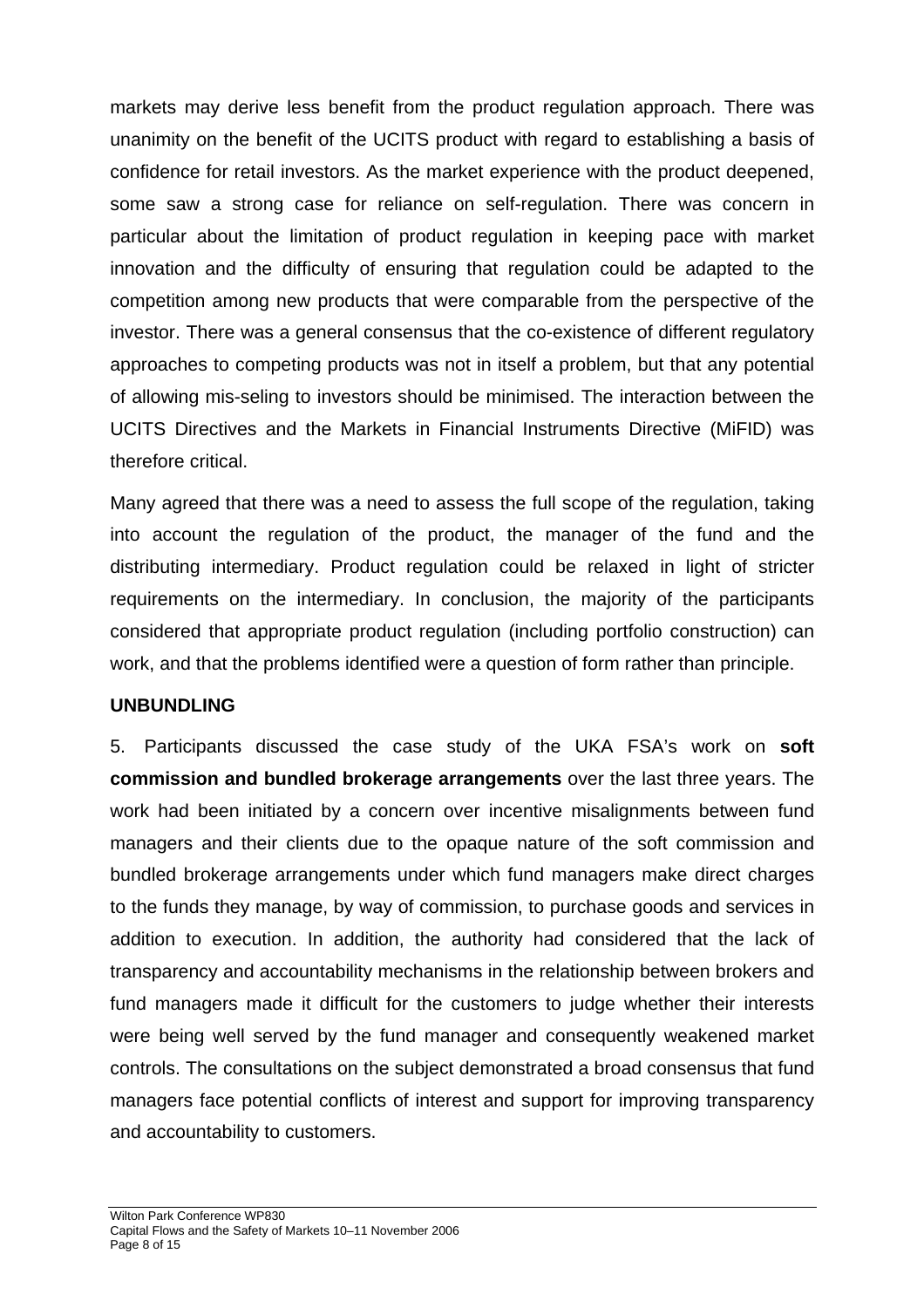The approach taken by the regulator was principles-based and aimed at stimulating a new market response. The regulator decided that enhanced disclosure could potentially deliver the transparency and accountability outcomes identified, a marketled solution could be the optimal way to deliver the desired outcomes, and the industry should be given an opportunity to deliver it. To ensure the success of the market-led approach, the regulator brought together representatives of the various industry sectors involved and set an agreed timetable for the industry to produce, and test, a disclosure-based model to review.

In parallel, the regulator set out to define the range of goods and services ("execution" and "research") that fund managers can buy with their clients' funds to reduce the scope for abuse. The market was given the task of ensuring that fund management clients would be given clear information about the respective costs of execution and research and the total amount spent by the manager on their behalf, and that fund managers would be encouraged to seek, and brokers to provide, payment and pricing mechanisms that enable individual services to be purchased separately. The regulator planned to take steps to measure the performance of the system in place. The participants agreed on the usefulness of this case study as an example of a market-led initiative being supported by regulatory work to establish the broader framework.

## **CHANGING ROLE OF SELF-REGULATION AND EXCHANGES**

6. Securities exchanges have been going through many changes over the last years, notably in relation to proposed plans of **consolidation and de-mutualisation**. At the same time that the ownership of exchanges has been changing, there have been important market and regulatory developments that transformed the role of exchanges in the global financial systems. Although there is significant diversity across the world in regulatory models, similar questions have been debated over the years concerning conflicts of interest, the relationship between the profit-making models and the regulatory role and the appropriate balance between regulatory and self-regulatory approaches. The limits of **self-regulation** specifically in the context of the regulatory role of exchanges has been debated by IOSCO earlier in the year with the purpose of raising the awareness of IOSCO members regarding the measures taken by other supervisors to address the issues they may be facing in relation to conflicts of interest.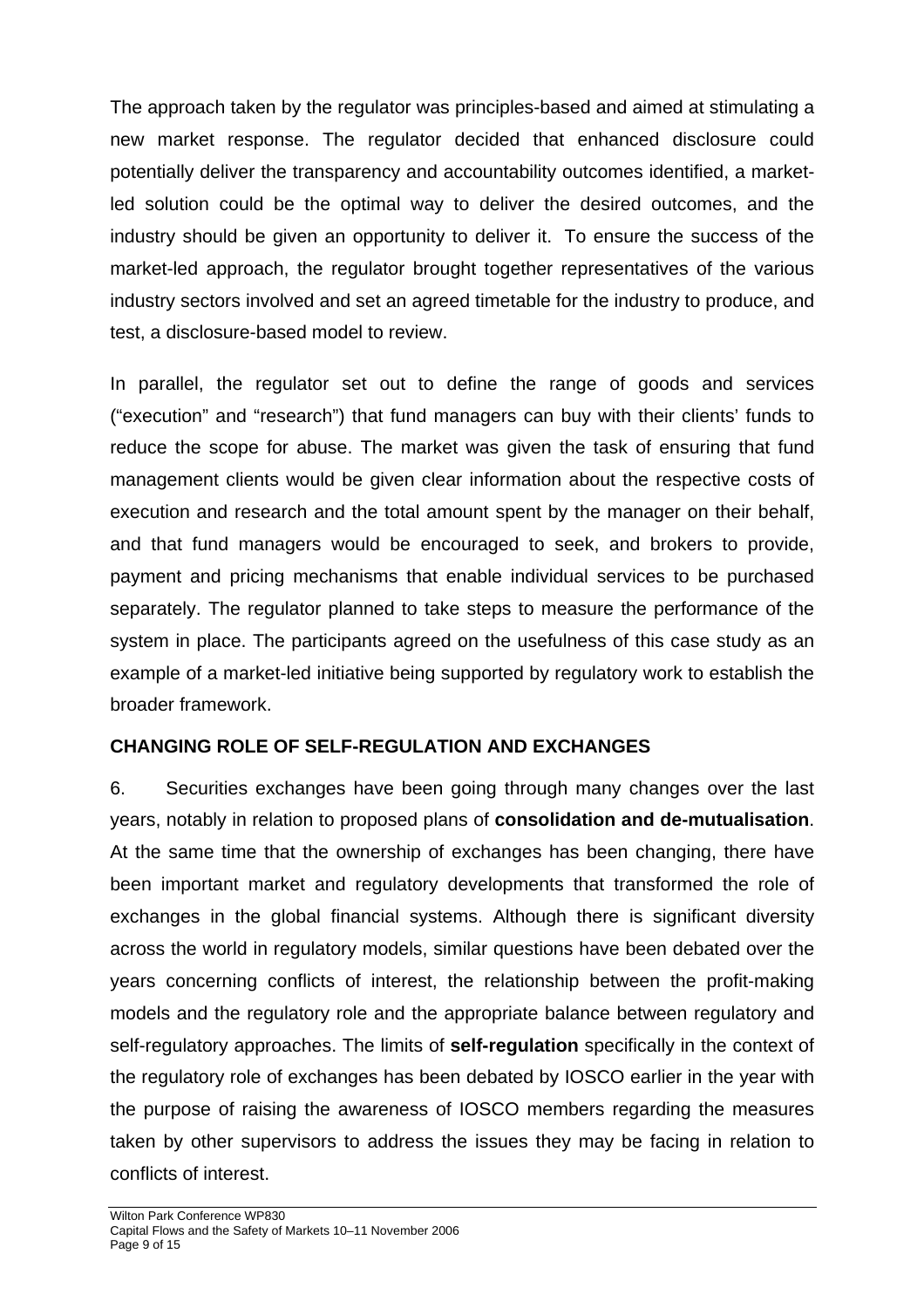Participants saw the shift in regulatory power as a natural phenomenon, while acknowledging that the closer relationship with the market allowed the exchange to carry out certain tasks better than a competent authority. Moreover, the importance of reputation for the exchange was seen as a powerful factor in ensuring high regulatory standards, irrespective of the ownership and structure of the exchange. Therefore there was significant support for IOSCO's recommendation of greater cooperation between supervisors and information flow between exchanges and supervisory authorities. Additionally, in the context of Europe, many did not see any need for national authorities to review and supplement the measures in place in their jurisdictions. Above all, participants urged for the relationship between the regulator and the exchange to be structured as a "partnership" geared towards shared objectives.

#### **DERIVATIVES**

7. Not only has the notional value of outstanding derivatives contracts increased, but new end-users – such as pension funds, insurance companies and subsovereign entities – have steadily entered the market, and derivatives have been used to perform an ever-widening variety of risk management functions. The discussion started with the observation that a properly functioning derivatives market is essential to support the cash market and fulfils a myriad of functions in the wider economy, allowing in particular product variety and hedging of risks. Nonetheless, the global policy community held clearly contrasting views on the role of derivatives in the economy, with some seeing in them the benefit of lowering risks, and others viewing them as only generating risk.

The participants identified **two main types of risks** posed by derivatives, mainly those related to (i) mis-selling and (ii) operational risk. The former type of risk could be controlled by conduct of business rules, in particular suitability principles, and disclosure. The latter type of risk had a diverse range of sources, such as the question of whether the pricing models were appropriately validated and whether banks' internal systems for lending criteria were keeping pace with the complexity of the market. The intense calculation requirements to measure these risks were in fact reaching the limits of the technology used by the banks, which, despite recent improvements, was becoming a limiting factor in risk management.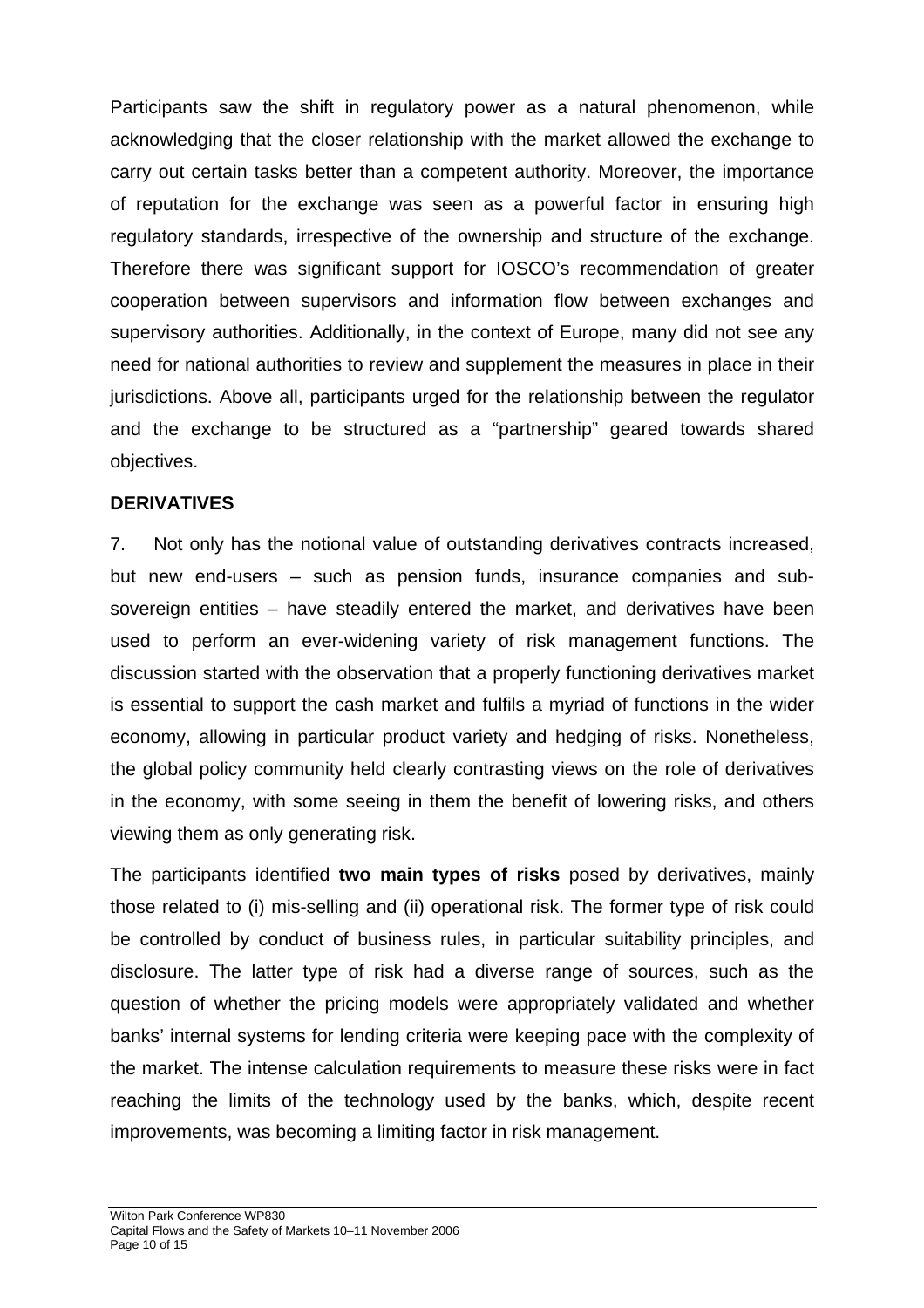**Credit derivatives** posed specific risks; for example, due to the lack of a listed market with netting, the open positions were very high, and massively above the reference underlying, even though the net exposure would be zero. Thus the OTC nature of the market created a misalignment between the net risks and the open positions. Partially as a result of these concerns, there was a discussion in the US about whether credit derivatives/swaps should be subject to a netting/margining system. There was also discussion on the degree to which leverage provided for derivatives creates risks, which was generally not seen as a problem, whereas the leveraged credit market was seen as potentially risky.

Participants then came back to the comparison of **exchange-traded versus OTC derivatives** that had been broached during Session II. The significantly larger yearon-year growth since 2000 in the latter in comparison with the former was noted. The electronic markets had allowed the instruments to become global and also held the benefit of standardisation. On the other hand, OTC derivatives could be better tailored to clients. Disadvantages included the fact that the back-office operations of OTC derivatives were only recently becoming automated and that legal documentation had shortcomings. For example, despite recent progress, the credit default swaps (CDS) market ran a very serious operational risk due to the inability of manual processing to keep pace with the product and the resulting backlog on confirmations. Since unconfirmed credit derivatives always involved two or more parties, regulatory intervention in closing the gap was necessary. Equity derivatives did not pose the same systemic problems, since it was in credit derivatives that the active positions were so hugely larger than the reference debt.

There was some discussion on the interaction between the use of credit derivatives and the unwinding of the underlying entity in case of bankruptcy. There was agreement that bankruptcy laws had to be assessed in the context of a diversified creditor pool and more complex creditor schemes.

Certain improvements to the OTC markets could emulate the advantages of onexchange trading (such as standardised contracts promoted by self-regulatory organisations) but other benefits (such as dynamic price limits and manual limits to prevent trader error) were more specific to exchange trading. In fact, OTC and onexchange trading of derivatives were complementary, and, as contracts became more standardised, it would be easier for them to be traded on exchange. While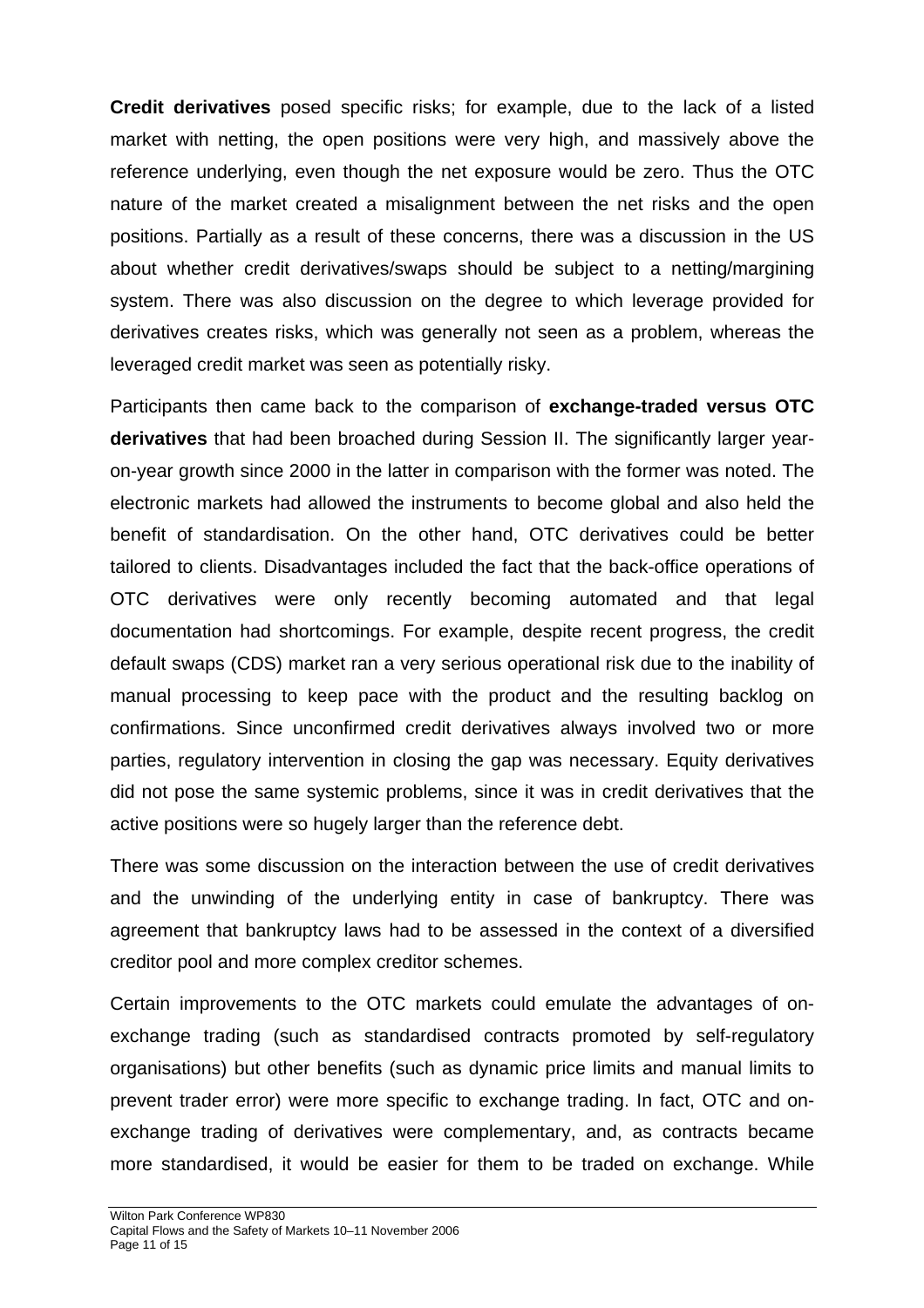some thought that providing clearing for OTC derivatives would be sufficient, others noted a current demand from banks for credit derivatives to be launched on exchanges to capture the fuller benefits.

Finally it was noted that, with the increasing sophistication of the financial derivatives, the supervisory appreciation of the risks was becoming ever more difficult. In this context, the gap between the regulators' and the industry's technical knowledge of the instruments was identified as a potential source of inadequate supervision. The big problem for regulators was that they found it difficult to attract and recruit not merely those with technical product skills but also the technological skills to clearly understand the technology being deployed by exchanges and counterparties to create the contemporary financial market systems.

## **SECURITISATION – IMPACT OF THE NEW BASEL ACCORD**

8. The discussion started with an overview of the global structured credit markets and explored how the **new Basel 2 requirements** would affect corporate and consumer credit portfolios. With new regulatory capital requirements, were new investment strategies in order? Among the issues discussed were the impact of low granularity and prepayments under the new rules, updated risk weights and riskadjusted returns for various portfolios, and an overview of new investment strategies.

Under the so-called **Internal Ratings-Based (IRB) approach**, risk weights are not only dependent on external ratings, but also on the granularity of the portfolio. Initial concentration and prepayments, by reducing the effective number of exposures, may thus have a clear impact on regulatory capital. This is especially true if the loans which prepay are of a better quality, affecting risk weights through ratings and effective number of exposures at the same time.

It was pointed out that under Basel 2, sovereign debt portfolios, and emerging debt exposures especially, will see increases in risk weights and regulatory capital when compared to the previous regime. This increase in regulatory capital may lead holders of emerging markets sovereign debt portfolios to consider the potential benefits of rebalancing their exposures with structured finance.

It was noted that the regulatory terminology of Basel 2 did not correspond to the full scope of securitised products which acted as a limitation to measuring the risks and lowered the usefulness of supervisors' guidelines. Moreover, there were wide divergences in regulators' approaches to the regulatory capital required for different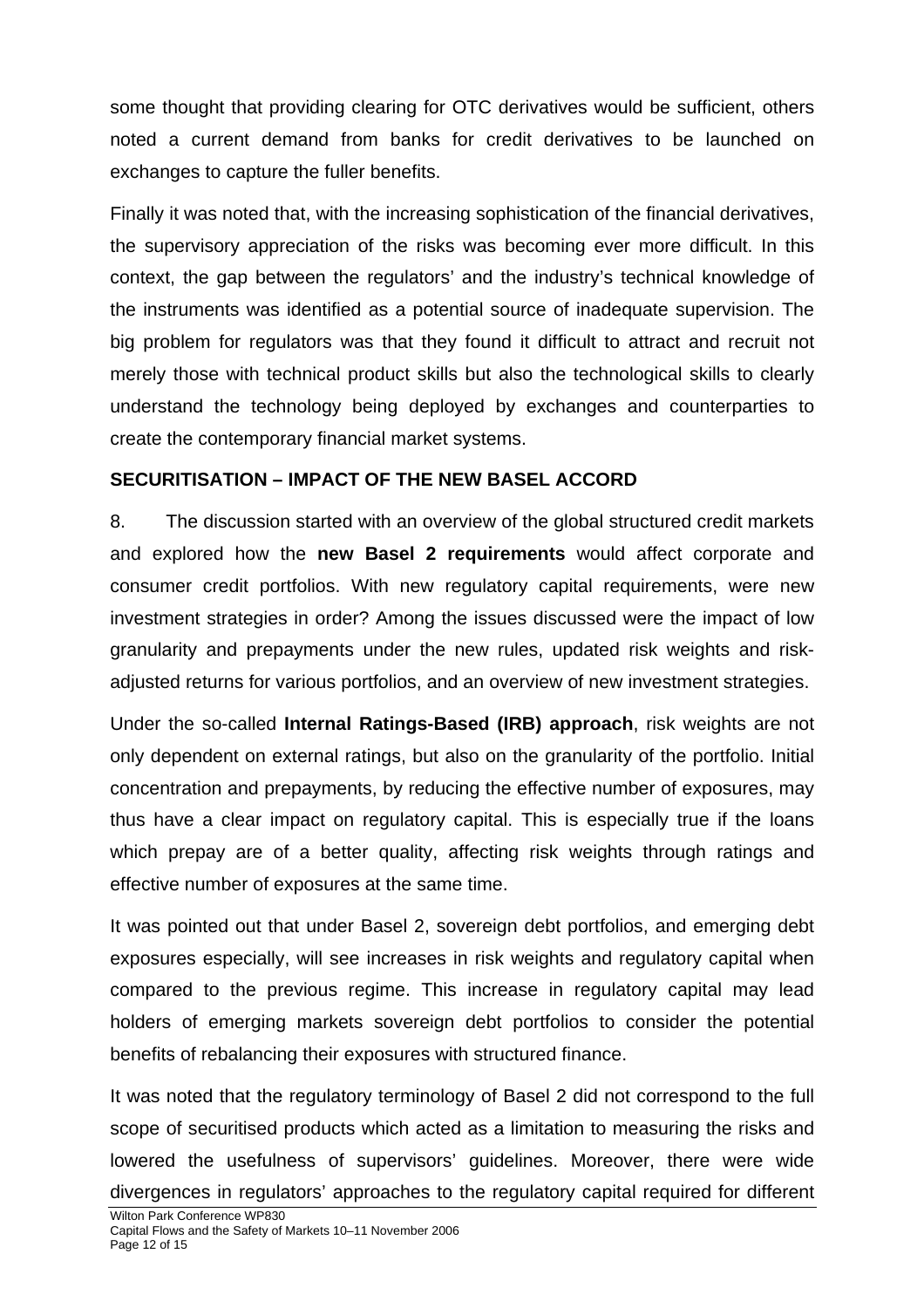securitised products subject to Pillar II review. This situation was further complicated by the uneven implementation of the new regime across the Atlantic. Paradoxical situations emerged, with some interpretations requiring the bank, for example, to hedge a risk with a counterparty that was less creditworthy. In the European context, it was noted that the supervisors were seeking to achieve common interpretations that would address industry's concerns.

It was acknowledged that the new regulatory capital requirements under Basel 2 created opportunities to reduce regulatory capital and increase yields, but this would involve additional complexity of products. The new framework would lead to new investment strategies capable of capturing value under the new rules. It was seen as a benefit that even if a bank did not use securitisation, it would be encouraged to use the criteria involved in securitisation and to collect data to understand the behaviour of the products over time. At the same time, to cope with the new system, the regulators had to be better trained with regard to the complexity of the products and to balance the desire to reduce risks to one simple factor and the need to be risk sensitive. There was some concern that the new framework may neglect the interlinkages between risk factors in a portfolio. The fact that there might be different regulatory capital requirements around the world for the same product, even if it is being assessed on a stand-alone basis, was not seen as a problem, but convergence of approaches among supervisors was seen as critical to the success of the new regime. While it was seen as regrettable that the US was postponing its implementation, the EU's supervisory structure was seen as providing a good starting point to generate a convergence of approaches.

## **RISK MANAGEMENT IN A GLOBAL ENVIRONMENT**

9. In the final session of the Conference, the participants turned to the role of the **trans-Atlantic dialogue** in addressing global risks in the financial markets. As markets became more integrated, the industry's support for removing obstacles to free trade in financial services was increasing. To make this possible, there was growing support for a model of global regulatory cooperation underpinned by the principles of flexibility, reliance on the equivalence of outcomes, and bilateral and multilateral modes of supervisory collaboration.

In this context, there was strong support for the **US Commodity Futures Trading Commission's recent decision** to reaffirm its long-standing policy of allowing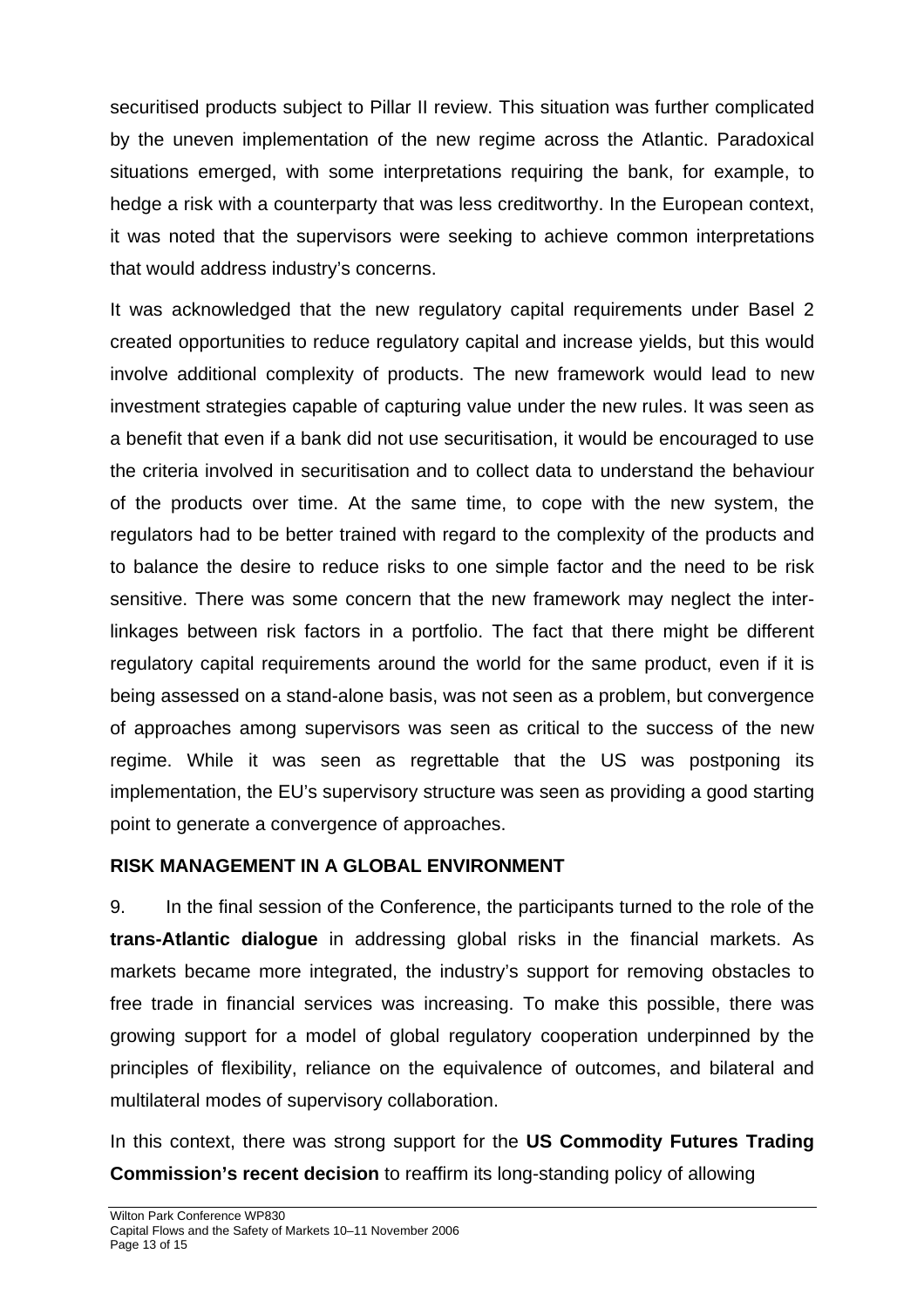certain regulated **foreign futures exchanges** to provide electronic trading access to appropriate US customers without duplicative US exchange registration on the basis of a so-called "no-action" letter. The policy, which had been confirmed after an internal review that involved extensive consultation, was seen as a good model for opening up other market segments globally. Discussion towards a new regulatory approach in the US that would make more use of principles was also ongoing and would help global regulatory cooperation.

Participants also discussed the practical difficulties involved in **bridging diverging regulatory approaches.** The EU's experience of building an internal market involved overcoming differences in many areas (such as anti-trust and mergers law and state aid policy) and demonstrated that the process of finding common solutions was not an easy one. Whether the convergence process involved the EU and the US, Member States of the EU or global partners, the key to success was building mutual trust and respect for the differences in regulatory approaches discovered in the process. Such differences rooted in separate historical paths were a fact of life and had to be assessed with a rational, objective and constructive spirit. Confronting the dramatic acceleration of the globalisation process required partners in the global financial sector dialogue to avoid any value judgements about each other's regulatory approach and to seek equitable common solutions. Moreover, tackling the differences as early as possible in the dialogue helped to bridge the gaps and prevented them from becoming bigger obstacles. Success in the EU-US dialogue was critical to global convergence and had to be complemented by good partnerships with countries such as China, India and Japan.

In conclusion, participants agreed that the process of regulatory convergence had improved over the last few years even though further progress was needed. Practical solutions needed to enjoy political accountability but also to avoid the pitfalls of nationalistic instincts. Above all, a positive and rational mindset was considered the key to getting results.

Burçak Inel November 2006